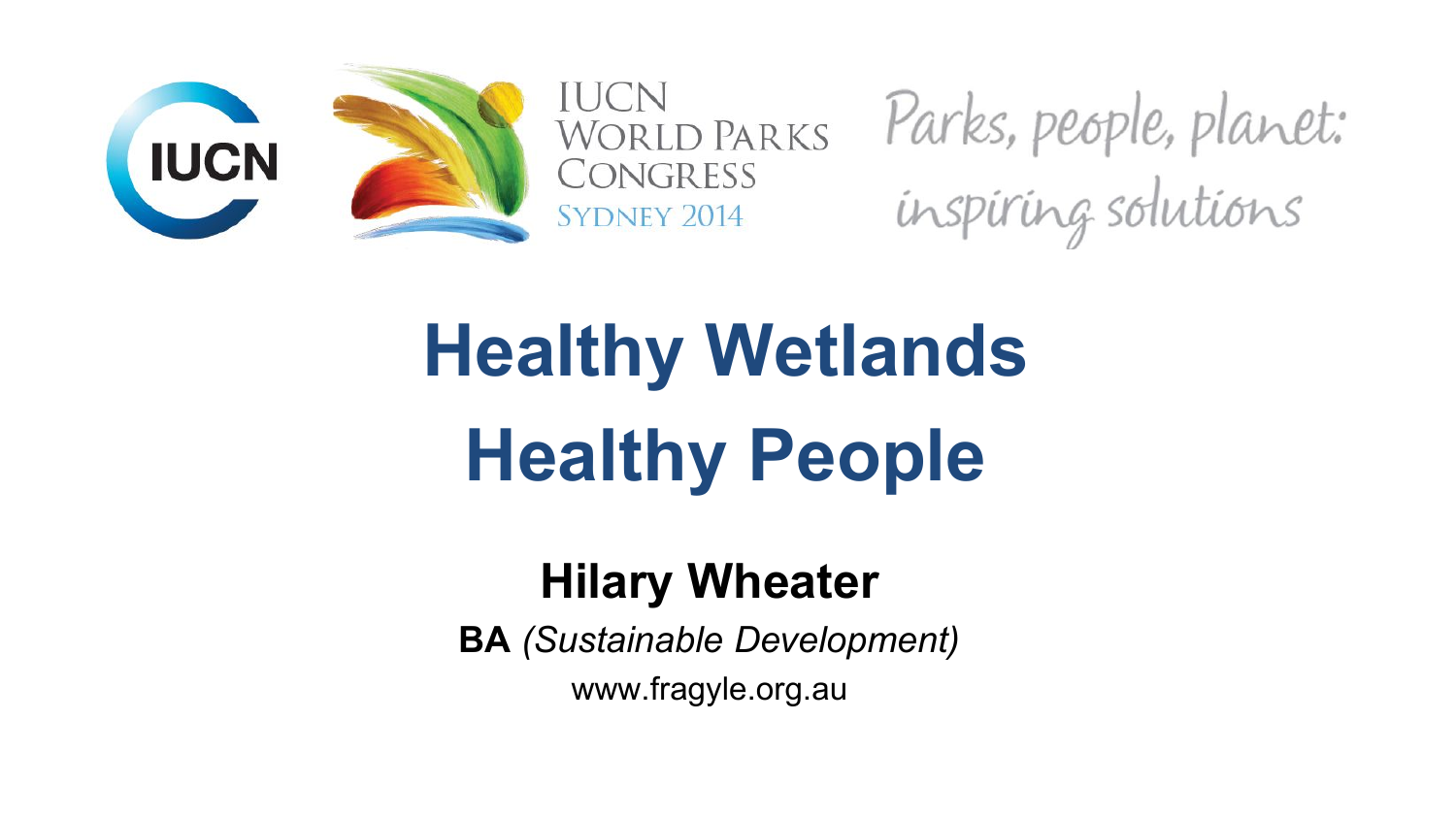#### **Wetlands: sources of sickness or vital Ecosystem Services?**

Wetlands have long been considered to be sources of sickness and breeding grounds of parasites. They have been drained and diverted, developed, built upon and used as rubbish dumps.

Huge percentages of wetlands have been lost throughout the world.

However, In the 1970s and 1980s scientists began to identify the part that wetlands play in the grand scale of our existence on this Planet.

They discovered that wetlands perform many functions and many services which are essential to the balance and maintenance of

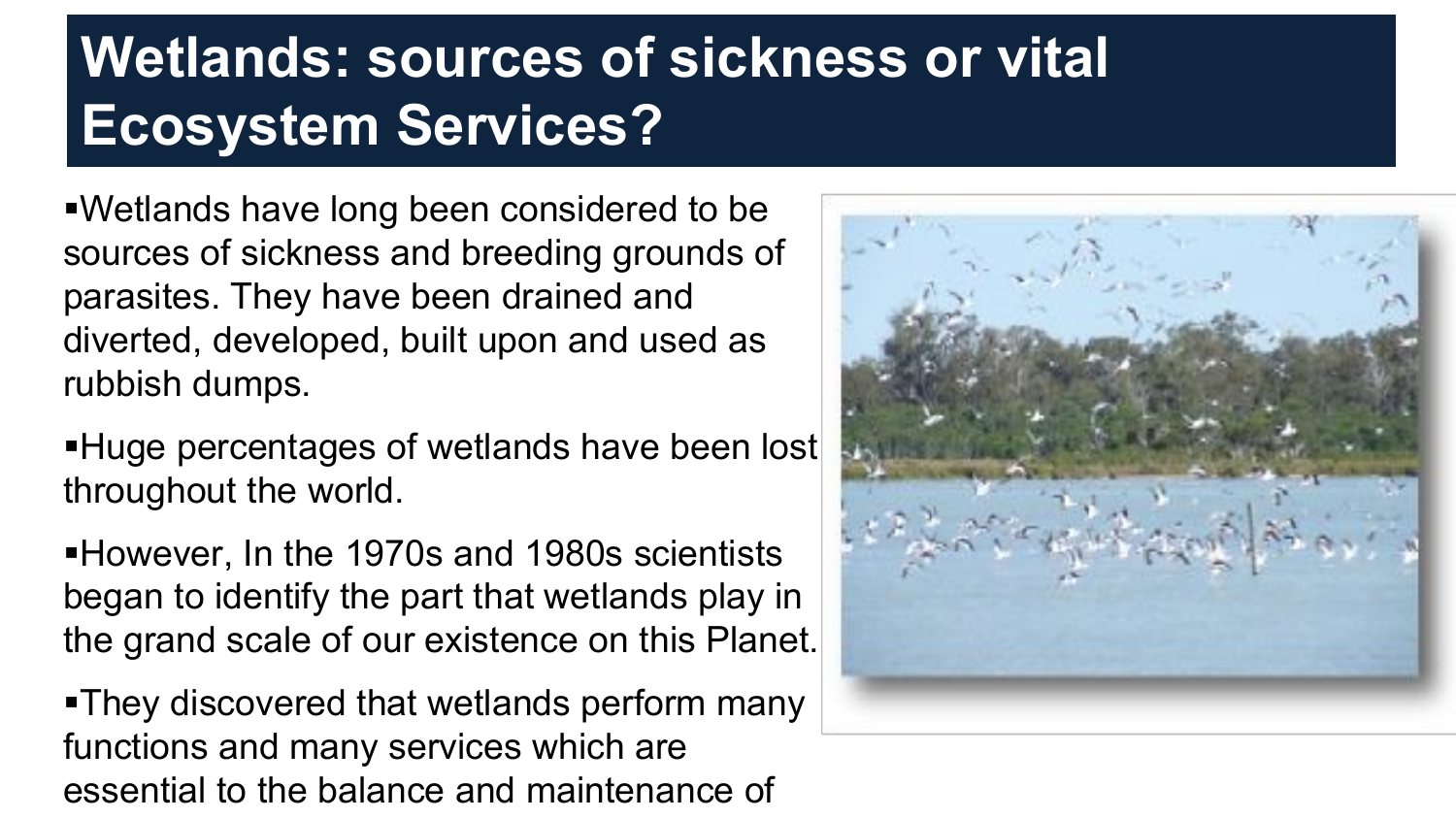#### **Ecosystem Services: The Key to our Future Health & Wellbeing?**



Wetlands provide these services to the planet unseen, unsung and, in the main, unrecognised.

Wetlands provide a further service to mankind that could provide the key to our future health and sustainability and the basis for our sanity and wellbeing as our lives become increasingly directed by technology.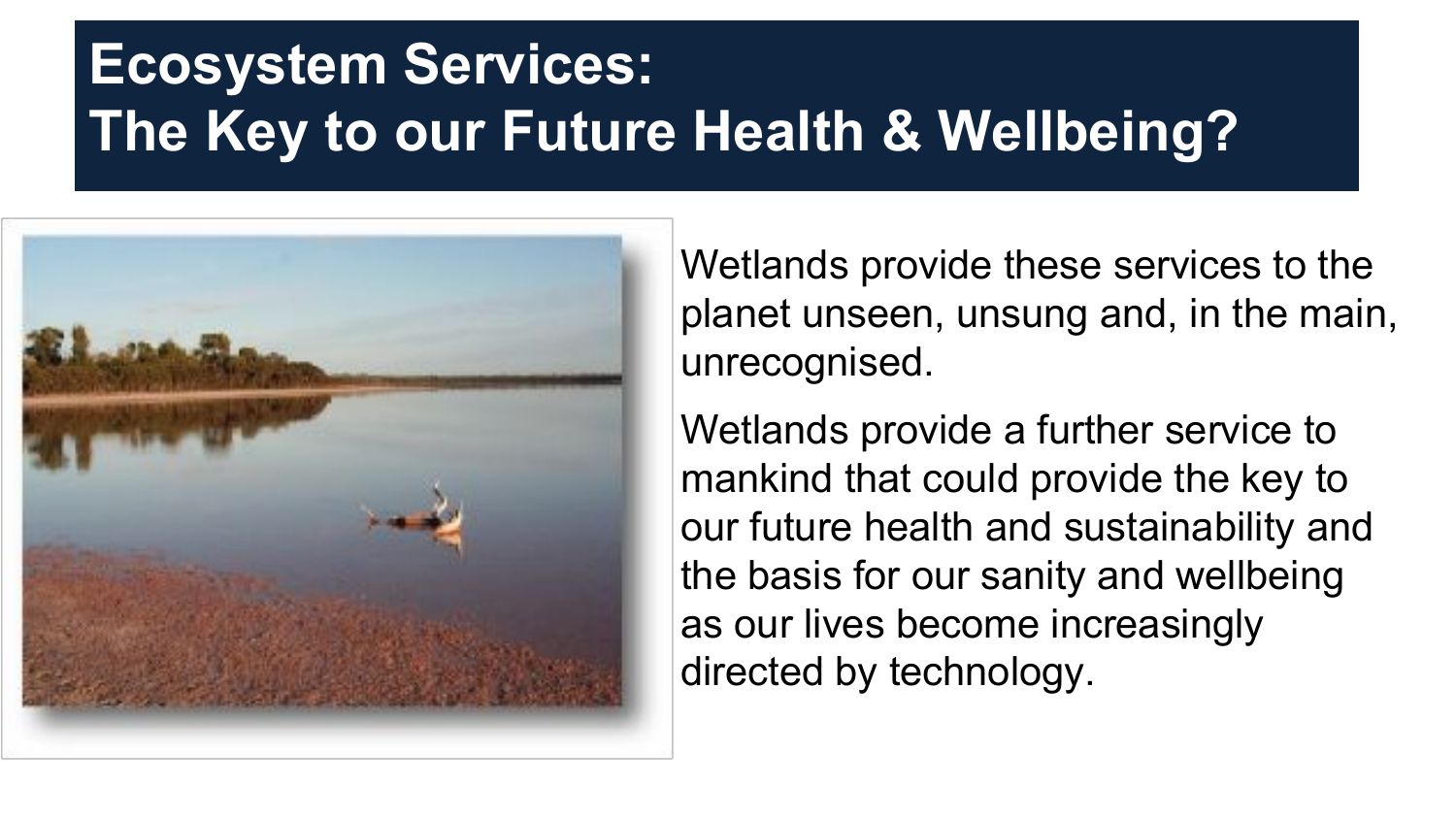### **Man has lost contact with Nature**

As more and more leisure time is spent surfing the net, indulging in TV, social media and playing computer games, less and less time is spent outdoors exercising and communicating with nature.

The cost of obesity to Australian tax payers is \$56 billion a year and rising. Obesity is a significant contributor to depressive disorder.

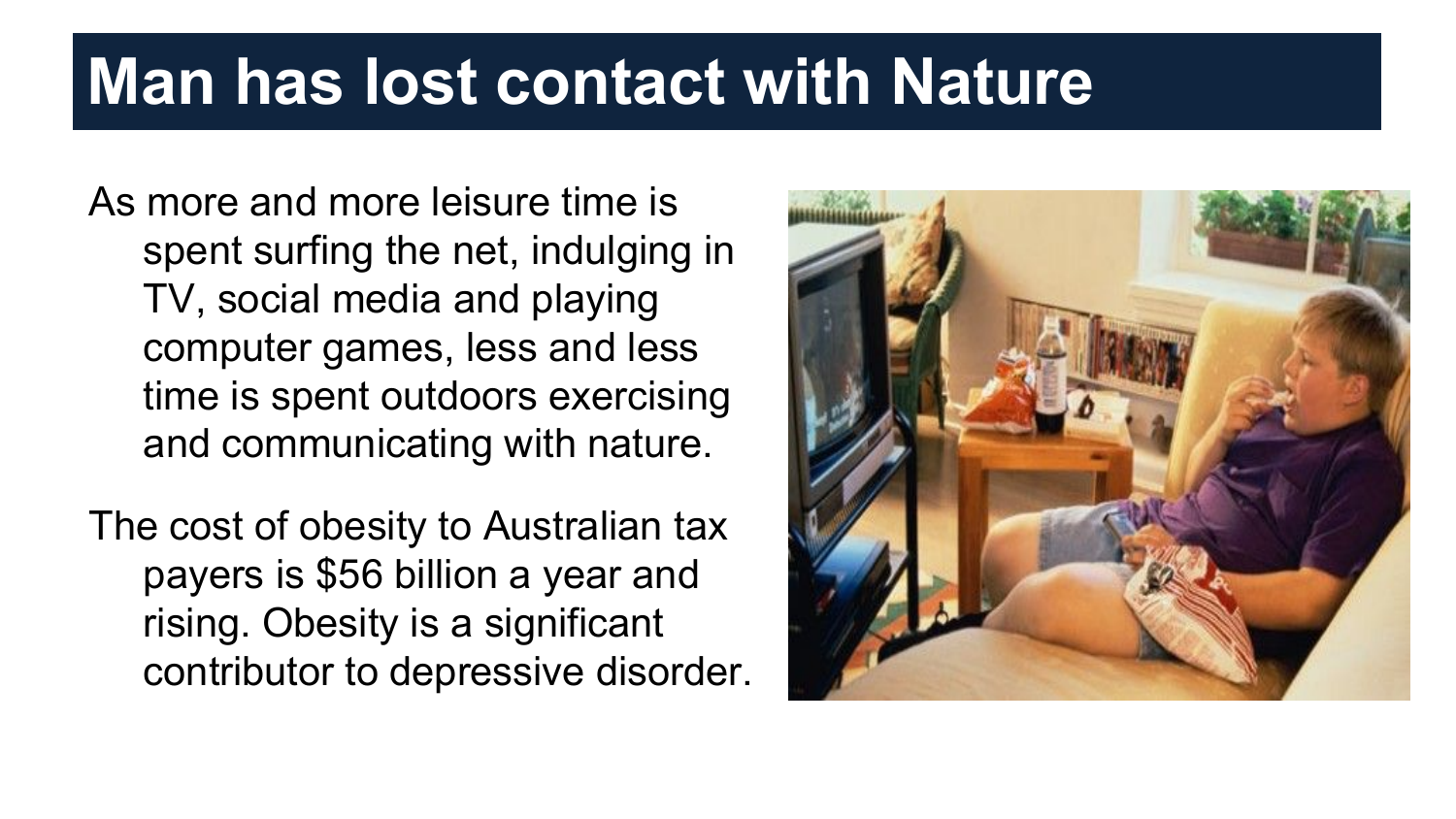### **Directed Attention Fatigue**

Work-related stress and depression are together heading to become the second most disabling conditions in the world by 2020 behind heart disease.

Work related stress is a product of **"Directed Attention Fatigue".**

**"Directed Attention"** is the conscious focusing of the mind. When it is fatigued or impaired we cease to function rationally.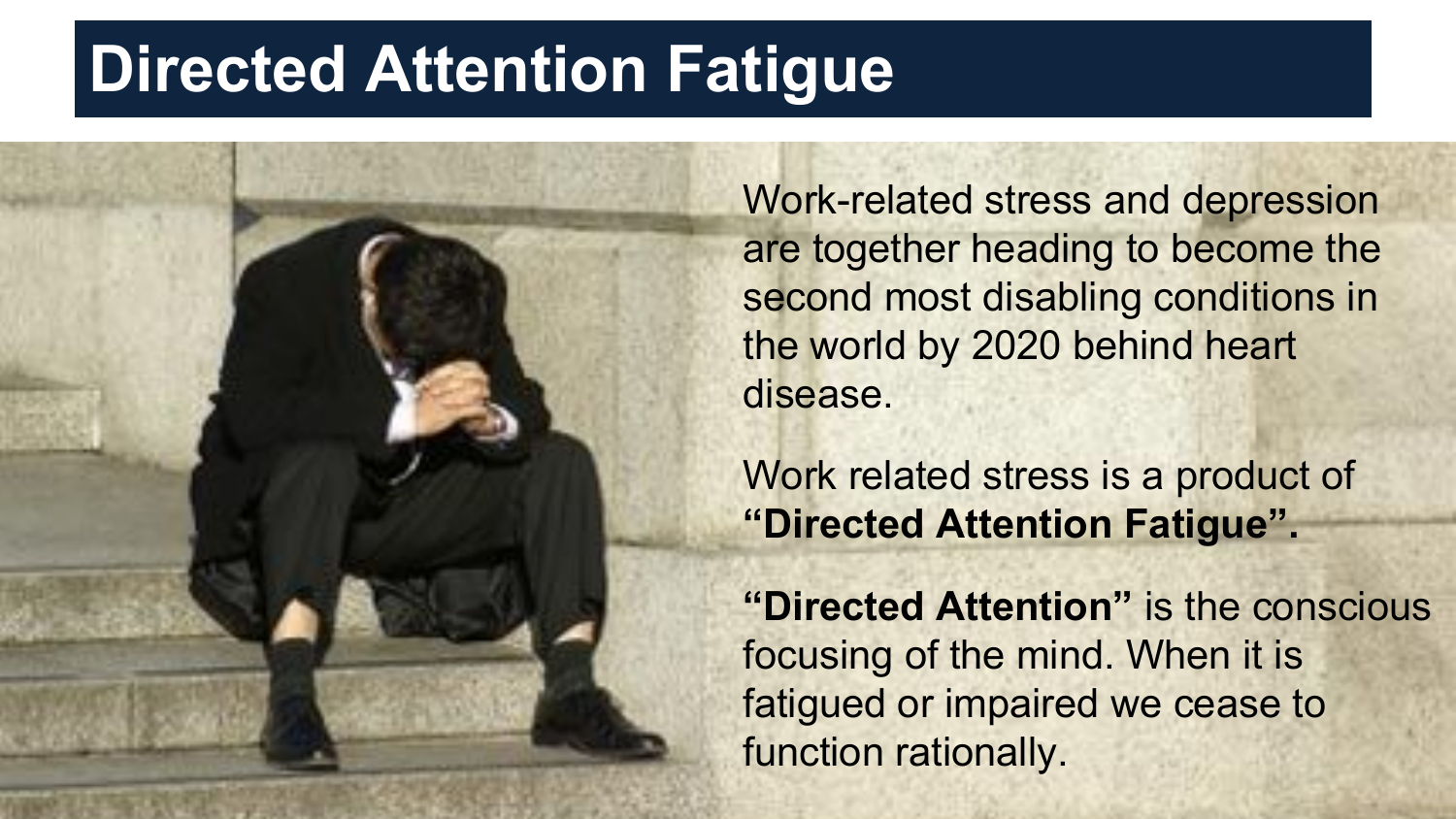## **"Attention Restoration Theory"**

This syndrome was recognised as long ago as 1892 when William James

introduced his **"Attention Restoration Theory"**.

His theory required:

- 1 To **"go away"** to a place that required no mental activity,
- 2 The environment must **"fascinate"**. It must have something of interest,
- 3 The environment had to have **"extent"**. It must be rich and varied enough to engage the mind in a totally different
- direction, <sup>4</sup> It must be **"compatible"**.

Put all these factors together and, James alleged, the mind will be restored. Sanity will return.

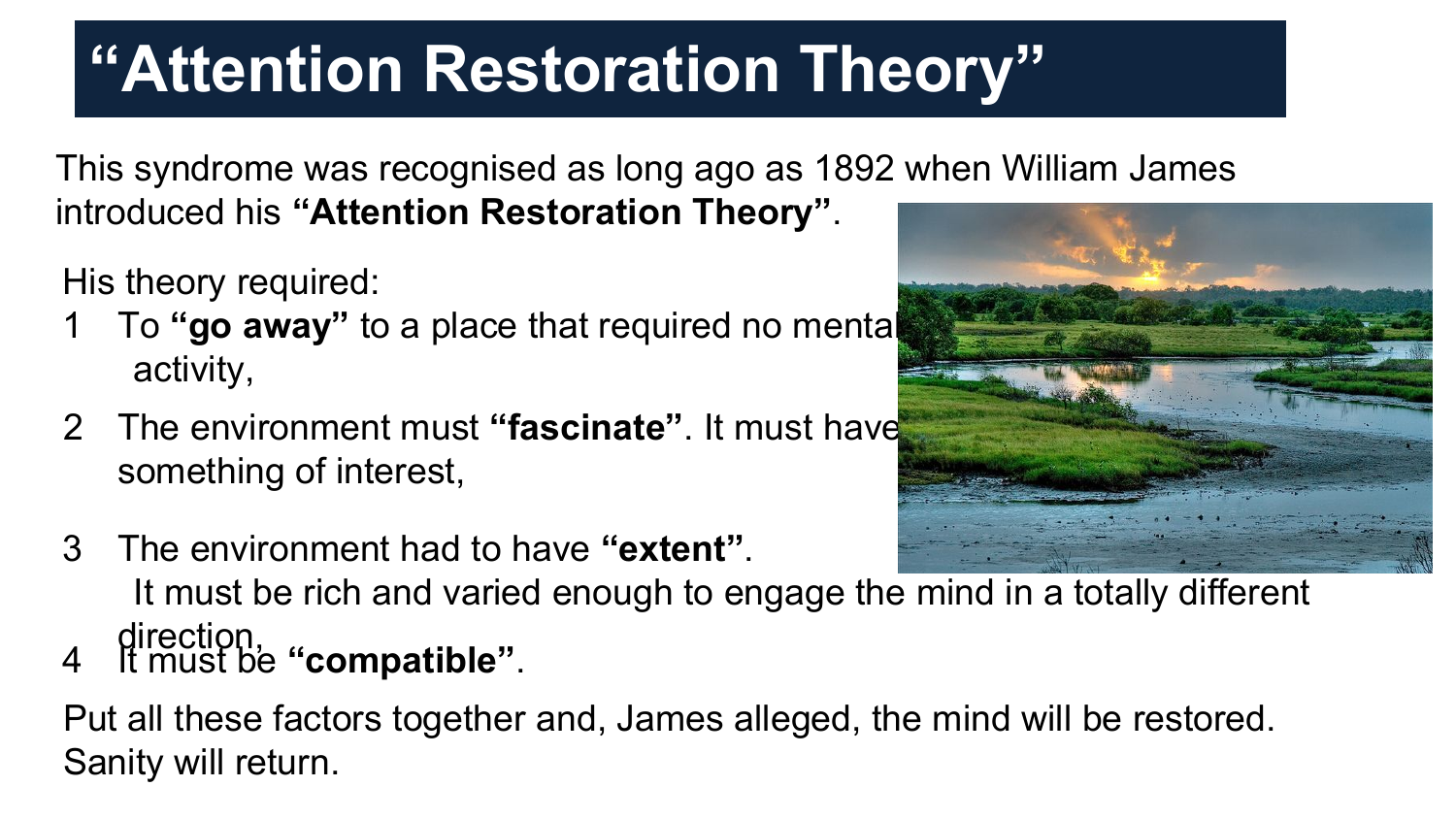### **Healthy Wetlands: Healthy People**

•Wetlands can fascinate; no mental activity whatsoever is required to appreciate them.

•Wetlands are rich and varied and can occupy the mind and take it in a totally different direction.

•Wetlands, therefore, are not merely sources of sickness and breeding places of parasites.